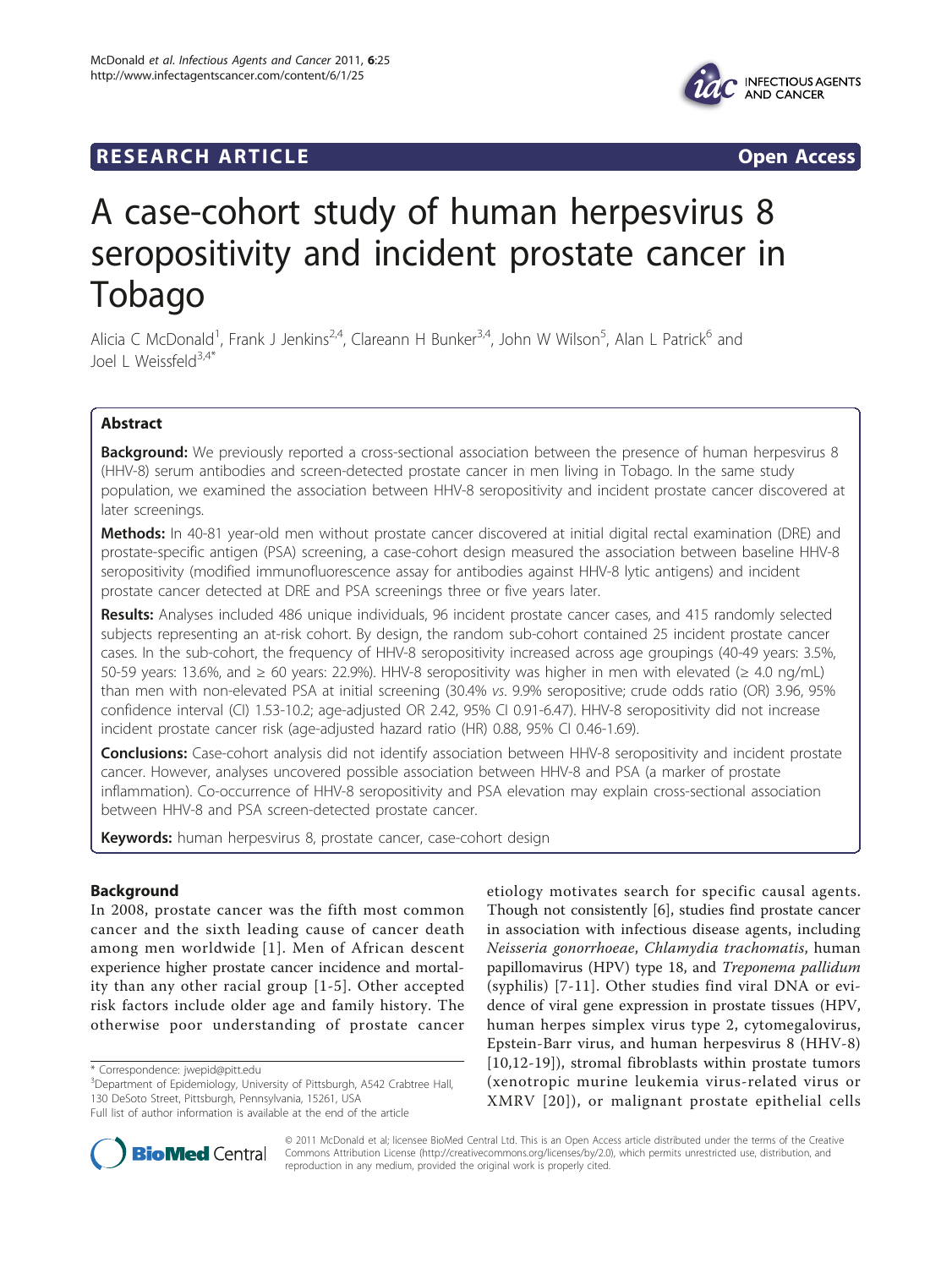(XMRV [[21\]](#page-8-0)). These infectious agents may elicit an immune response creating a cytokine tissue environment that leads to chronic inflammation, DNA damage, cellular proliferation, angiogenesis, and ultimately prostate cancer [[10,13,22,23](#page-8-0)].

HHV-8, a DNA virus, causes Kaposi's sarcoma and primary effusion lymphoma. In a high prostate cancer risk cohort of African-Caribbean men living on Tobago [[24,25](#page-8-0)], we found an association between HHV-8 seropositivity and prostate cancer discovered as a result of an initial prostate cancer screening (odds ratio [OR] 2.24, 95% confidence interval [CI] 1.29-3.90) [\[9\]](#page-8-0). Four studies completed later in other population settings could not confirm an association between HHV-8 and prostate cancer [[6,11,26](#page-8-0),[27](#page-8-0)]. Therefore, our current study re-examines this association in our Tobago study population, through consideration of the association between HHV-8 seropositivity and prostate cancer discovered, not as a result of the initial screening, but later as a result of subsequent screenings.

# Methods

#### Study Population

The Tobago Prostate Survey is an ongoing populationbased longitudinal study of prostate cancer screening, as well as risk, in  $\geq 40$  year-old men living in Tobago [\[24](#page-8-0)]. Tobago is a small Caribbean island, 7 by 26 miles in size, with 8078 40-79 year-old men, according to a 2000 census [[28\]](#page-8-0). The population as a whole is 89% African or Black and 7% mixed heritage by nationality or ethnicity [[28](#page-8-0)]. Identification of study participants occurred through the agency of posters, flyers, public service announcements, public presentations, healthcare workers, private physicians, and word of mouth [\[24\]](#page-8-0). Prostate cancer screening occurred in three waves, Wave 1 - October 1997 to August 2003, Wave 2 - February 1999 to August 2003, and Wave 3 - May 2004 to March 2007. Although an open cohort, this report included only men screened at Wave 1 and subsequently rescreened at Waves 2 and/or 3. Study procedures included risk factor questionnaires, blood collections, and prostate cancer screening examinations, with prostate specific antigen (PSA) serum concentrations  $\geq 4$ ng/mL or abnormal digital rectal examinations (DRE) prompting referral for ultrasound-guided trans-rectal prostate biopsy [\[24\]](#page-8-0).

Wave 1 enrolled 3264 40-81 year-old men (97% selfreporting African descent). The current study excluded men missing Wave 1 PSA ( $n = 283$ ), men with Wave 1 PSA  $\geq$  4.0 ng/mL not followed by prostate biopsy (n = 104), and men with prostate cancer detected at Wave 1 (n = 330), thereby leaving 2547 men at risk for prostate cancer at Wave 2 or Wave 3 (Figure [1\)](#page-2-0). The study design excluded 756 at-risk men, including 633 at-risk men without subsequent PSA at either Wave 2 or Wave 3, 108 men with a Wave 2 or Wave 3 PSA  $\geq 4.0$  ng/mL not followed by biopsy, and 15 men with a prostate cancer negative Wave 2 biopsy, but no Wave 3 biopsy for Wave 3 PSA  $\geq$  4.0 ng/mL associated with  $\geq$  1.0 ng/mL PSA increase between Waves 2 and 3 (Figure [1](#page-2-0)). In the remaining 1791 at-risk men, a Wave 2 or Wave 3 biopsy completed before study closure (August 15, 2007) detected prostate cancer in 109 (Figure [1\)](#page-2-0).

To measure the association between Wave 1 HHV-8 seropositivity and prostate cancer detection from a Wave 2 or Wave 3 screening, we used a case-cohort study design that compared prostate cancer cases at Wave 2 or Wave 3 ( $n = 109$ ; Gleason 6 - 49%, Gleason 7 - 45%, Gleason 8 or 9 - 6%; pre-diagnostic screening PSA, mean 9.5 ng/mL, median 4.4 ng/mL) against a control group constructed as a simple random sample  $(n = 442)$  of the 1791 at-risk men screened for prostate cancer at Wave 2 or Wave 3. We used a case-cohort design because research costs prohibited determination of the HHV-8 status of all 1791 men in the at-risk group. As a result of the random selection procedure, 27 case men with prostate cancer at Wave 2 or Wave 3 entered the sub-cohort and contributed data as controls (Figure [1\)](#page-2-0). The 442 and 1349 randomly selected and excluded men were statistically similar with respect to age, education, marital status, prostate cancer family history, history of smoking, personal history of cancer, history of benign prostatic hypertrophy, and Wave 1 PSA and DRE results. The 442 men selected for the subcohort survived a median 4.9 years  $(5^{th}$ -95<sup>th</sup> percentile 1.7-6.8 years) between Wave 1 and the last complete post-Wave 1 visit. For the 109 cases, a median 7.2 months  $(25^{th} - 75^{th})$  percentile 2.5-13.8 months) elapsed between pre-diagnostic screening and confirmatory biopsy.

Study participants signed an informed consent approved by the Institutional Review Boards of the Tobago Division of Health and Social Services and the University of Pittsburgh.

#### Laboratory Methods

Laboratory assays used frozen serum samples (thawed once and never re-frozen) stored temporarily in a -20°C freezer at the Tobago Health Studies office in Scarborough, Tobago, and stored later in a -80°C freezer at the University of Pittsburgh, Department of Epidemiology. PSA measurements used either Abbott Diagnostics AxSYM® or Siemens Healthcare Diagnostics ADVIA Centaur® immunoassays. To detect serum antibodies against HHV-8 lytic antigens, an indirect immunofluorescence assay, as described elsewhere [[29\]](#page-8-0), used BCBL-1 cells containing the HHV-8 genome with a modified Rta gene inducible by doxycyclin [\[30](#page-8-0)]. Targeting fixed and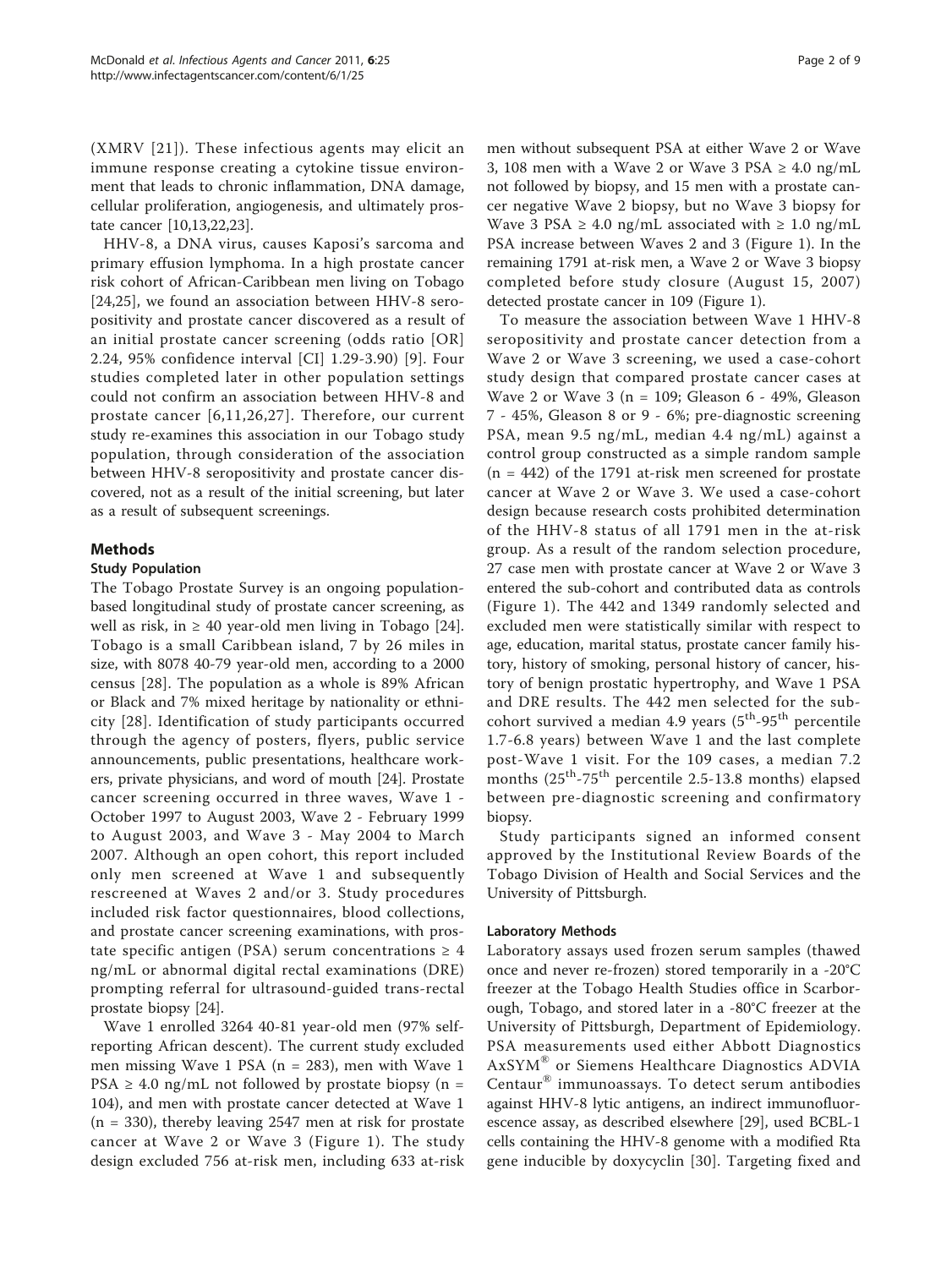<span id="page-2-0"></span>

permeabilized B cells that have been induced to replicate HHV-8, this assay potentially identifies any of the lytic proteins involved in HHV-8 replication. A single reader (FJJ), blinded to samples' prostate cancer case status, examined microscopic slides for fluorescence. A positive assay result required specific fluorescence at a 1:100 dilution. Each assay run included prostate cancer case and non-case subject sera and known HHV-8 positive and negative control sera. We tested each sample in duplicate on separate days with disagreements resolved by retesting on a third day. Estimates of assay sensitivity and specificity range between 53.4-89.9% and 96.6- 97.5%, respectively [\[31](#page-8-0)]. Kappa agreement between first and second assay results was 0.76 (95% CI 0.71-0.81).

## Data Analysis

We used the chi-square test to evaluate 1) the statistical significance of differences between at-risk men with incomplete vs. complete follow-up with respect to baseline factors such as age, education, marital status, family history of prostate cancer, history of smoking, cancer, and benign prostatic hypertrophy, and results from PSA and DRE screening and 2) the statistical significance of

differences in the sub-cohort rates of HHV-8 seropositivity with respect to the same baseline factors. In analyses restricted to sub-cohort members, logistic regression estimated odds ratios to express strengths of association between Wave 1 PSA elevation and Wave 1 HHV-8 seropositivity, two factors determined at the same point in time. We used Cox proportional hazards models (Breslow weighted denominator method) for case-cohort designs to estimate hazard ratio [HR] measures of unadjusted and age-adjusted association between HHV-8 seropositivity measured at baseline (Wave 1) and prostate cancer detected later in time, at Wave 2 or Wave 3 [[32\]](#page-8-0). These models compare prostate cancer cases detected at one or the other points in time (Wave 2 or Wave 3) with the appropriate risk set, constructed from sub-cohort members disease-free and available at Wave 2 or Wave 3. For prostate cancer cases in the sub-cohort, Cox models started follow-up at the Wave 1 screening date and censored follow-up at the Wave 2 or Wave 3 screening date that led to prostate cancer diagnosis. For non-cases in the sub-cohort, Cox models started follow-up at the Wave 1 screening date and censored follow-up at the date of the last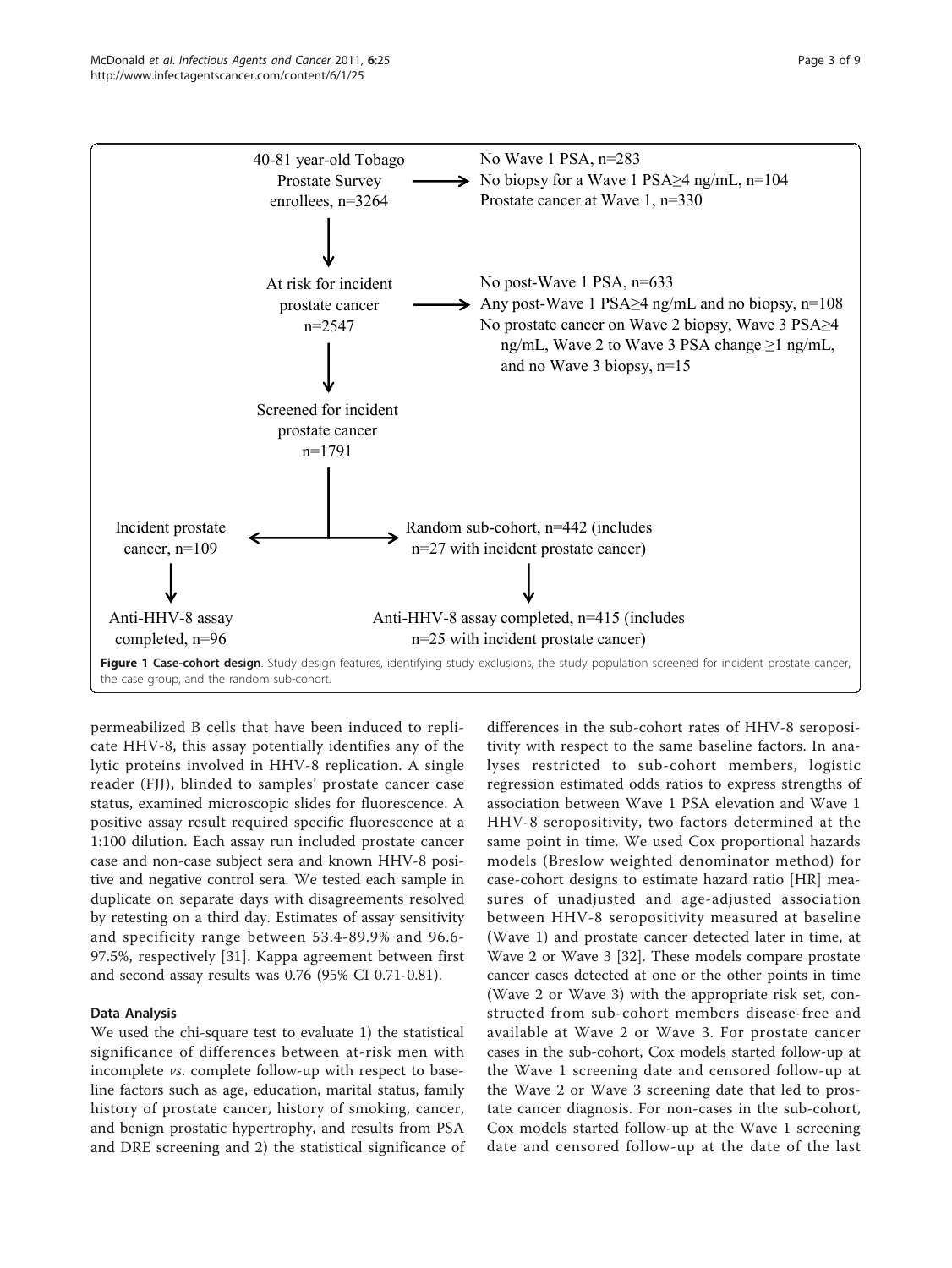completed Wave 2 or Wave 3 screening. Calculating age on the date of the Wave 1 PSA blood collection, age adjustments used either two age categories (40-59 and ≥ 60 years), three age categories (40-49, 50-59, or  $\geq 60$ years), four age categories (40-44, 45-49, 50-59, and  $\ge$ 60 years), or age (integer years) modeled as a continuous variable. Statistical inferences used a p = 0.05 twosided significance level.

# Results

Table [1](#page-4-0) summarizes the characteristics of all 3264 40-81 year-old men enrolled at Wave 1. The current study excluded 717 men missing a Wave 1 PSA, men with Wave 1 PSA  $\geq$  4.0 ng/mL not followed by prostate biopsy, and men with prostate cancer detected at Wave 1, leaving 2547 screen-negative men at risk for prostate cancer at Wave 2 or Wave 3 (Figure [1\)](#page-2-0). Table [1](#page-4-0) compares these 2547 at-risk men with the 717 men who were either inadequately screened at Wave 1 or discovered to have prostate cancer at Wave 1. At-risk men were younger and better educated (Table [1\)](#page-4-0). At-risk men less often reported a history of smoking, cancer, or benign prostatic hypertrophy (Table [1](#page-4-0)). PSA values were lower and DRE results positive less often in at-risk men, as expected, since the group not at risk included men with prostate cancer detected as direct result of PSA elevation or DRE abnormality (Table [1\)](#page-4-0). The study design excluded 756 men from the group of 2547 at-risk men eligible for follow-up (Figure [1](#page-2-0)). As shown in Table [1](#page-4-0) the 756 at-risk men with incomplete follow-up differed from the 1791 men with complete follow-up, as follows, age (35.6% vs. 26.0% ≥ 60 years), smoking history (48.5% *vs.* 39.6%), personal cancer history (1.3% *vs.* 0.3%), Wave 1 PSA  $\geq$  4 ng/ mL (13.5% vs. 5.5%), and Wave 1 DRE (64.7% vs. 76.3% negative and 20.0% vs. 10.3% missing).

Wave 1 HHV-8 serologic status was available for 415 (93.9% of 442) men in the sub-cohort and for 96 (88.1% of 109) men in the case group (Gleason 6 - 49%, Gleason 7 - 45%, Gleason 8 or 9 - 6%; pre-diagnostic PSA, mean 10.0 ng/mL and median 4.4 ng/mL). Table [2](#page-5-0) summarizes the baseline characteristics for these men with non-missing HHV-8. In addition, Table [2](#page-5-0) compares sub-cohort rates of HHV-8 seropositivity according to the same baseline characteristics. Referenced against the subcohort, characteristics of the case group included older age, less frequent smoking history, more frequent benign prostatic hypertrophy history, more frequently elevated Wave 1 PSA (27.1% *vs.* 5.5% PSA  $\geq$  4 ng/mL), and more frequently positive Wave 1 prostate cancer screening (43.8% vs. 16.9% DRE or PSA positive). Case and subcohort HHV-8 seropositivity rates were 17.7% and 11.1%, respectively. When compared with 40-49 year-old subcohort men (3.5% HHV-8 seropositive), HHV-8 seropositivity was higher in 50-59 year-old sub-cohort men (13.6% HHV-8 seropositive) and higher yet in  $\geq 60$  yearold sub-cohort men (22.9% HHV-8 seropositive). HHV-8 seropositivity rates were lower in sub-cohort men with a history of smoking than those without (7.1% vs. 13.9%) and higher in sub-cohort men with a history of benign prostatic hypertrophy than those without (24.0% vs. 10.5%). HHV-8 seropositivity increased with Wave 1 PSA (7.6%, 12.1%, 12.7%, and 30.4% for PSA 0.0-0.9, 1.0-1.9, 2.0-3.9, and  $\geq 4$  ng/mL, respectively). HHV-8 seropositivity was higher in men with elevated ( $\geq 4.0$  ng/mL) than men with non-elevated PSA (30.4% vs. 9.9% seropositive; crude OR 3.96, 95% CI 1.53-10.2; age-adjusted OR 2.42, 95% CI 0.91-6.47; data not shown). HHV-8 seropositivity was higher in sub-cohort men with a positive than in men with a negative Wave 1 prostate cancer screen result (20.0% vs. 9.3% seropositive).

Table [3](#page-6-0) compares Wave 1 HHV-8 seropositivity between the case and sub-cohort groups, according to age and Wave 1 PSA. Age-specific HHV-8 seropositivity rates were lower in case than sub-cohort men (40-49 years: 0.0% vs. 3.5% and 50-59 years: 10.8% vs. 13.6%), except in the oldest age group ( $\geq 60$  years: 27.7% *vs*. 22.9%). In men with a non-elevated  $(< 4 \text{ ng/mL})$  Wave 1 PSA, the HHV-8 seropositivity rate was higher in the case group (17.1% *vs.* 9.9%). In men with an elevated ( $\ge$ 4 ng/mL) Wave 1 PSA, however, the HHV-8 seropositivity rate was lower in the case group (19.2% vs. 30.4%). In the two age sub-groups with appreciable HHV-8 seropositivity, age-specific HHV-8 seropositivity rates were not consistently higher or lower in case than sub-cohort men with non-elevated Wave 1 PSA (50-59 years: 11.5% *vs.* 13.7% and ≥ 60 years: 28.1% *vs.* 20.4%) and consistently lower in case than sub-cohort men with elevated Wave 1 PSA (50-59 years: 9.1% *vs.* 12.5% and ≥ 60 years: 26.7% vs. 41.7%).

Table [4](#page-6-0) shows associations, unadjusted and ageadjusted, between Wave 1 HHV-8 seropositivity and prostate cancer at Wave 2 or Wave 3, overall and in sub-groups defined by Wave 1 screen results. Though not statistically significant, HR point estimates indicate lower prostate cancer risk in HHV-8 seropositive men, overall (age-adjusted HR 0.88, 95% CI 0.46-1.69) and in HHV-8 seropositive men with elevated Wave 1 PSA (age-adjusted HR 0.39, 95% CI 0.10-1.63), and equivalent risk in HHV-8 seropositive men with non-elevated Wave 1 PSA (age-adjusted HR 1.03, 95% CI 0.49-2.16). In men eligible for prostate biopsy at Wave 1 (DRE or PSA positive), HHV-8 seropositivity reduced risk (ageadjusted HR 0.59, 95% CI 0.18-1.91) to a statistically insignificant level. In perhaps the most meaningful subgroup, men not eligible for prostate biopsy at Wave 1 (DRE not positive and  $PSA < 4.0$  ng/mL), analyses supplied no evidence of association between seropositivity and prostate cancer risk (age-adjusted HR: 1.02, 95% CI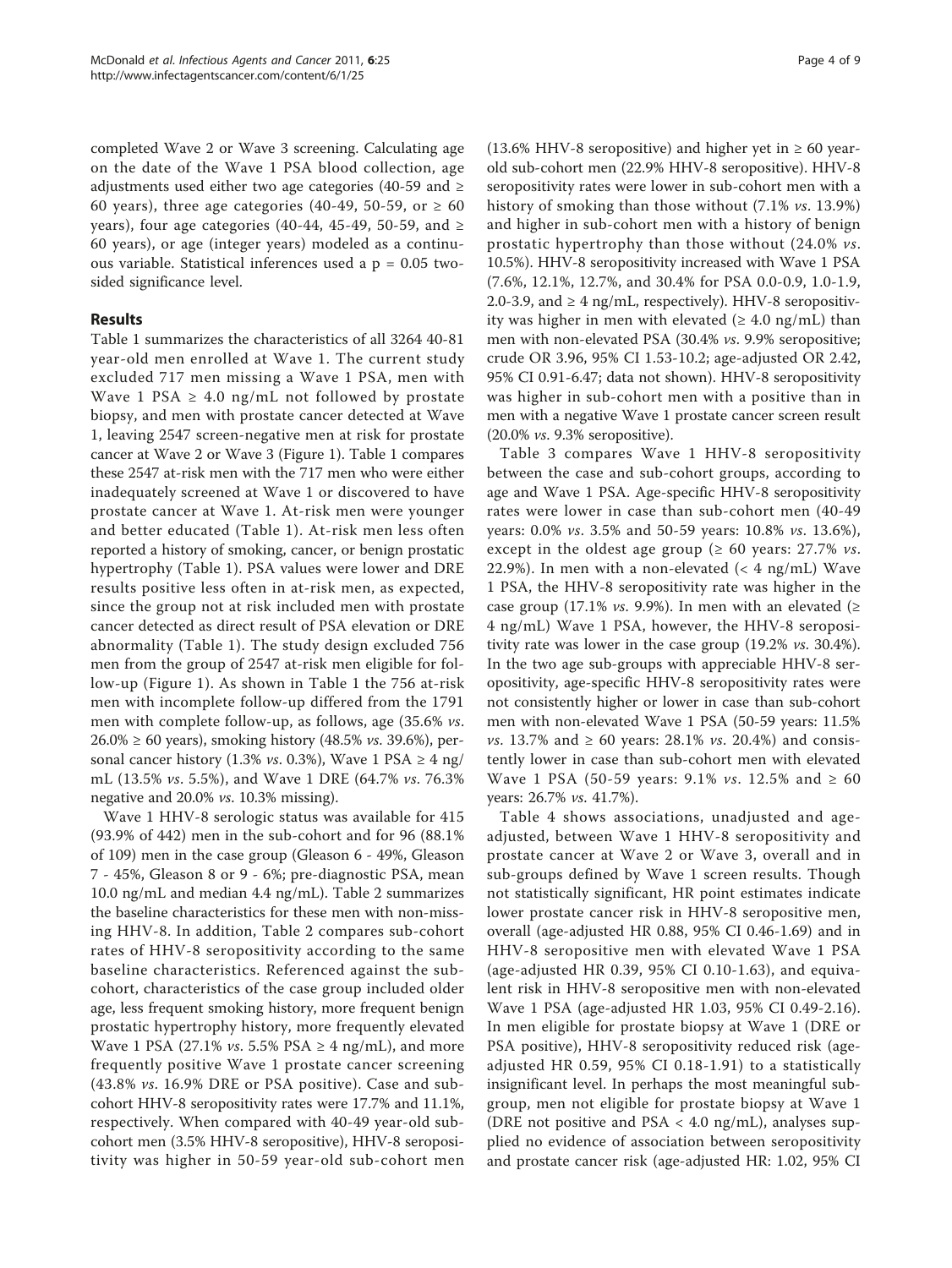|                              |                |      | Risk status after Wave 1 |               |                |               | Follow-up      |               |                |      |                 |
|------------------------------|----------------|------|--------------------------|---------------|----------------|---------------|----------------|---------------|----------------|------|-----------------|
|                              | All            |      | Not at risk              |               | At risk        |               | Incomplete     |               | Complete       |      |                 |
|                              | $n = 3264$     |      | $n = 717$                |               | $n = 2547$     |               | $n = 756$      |               | $n = 1791$     |      |                 |
| Characteristic               | n <sup>1</sup> | $\%$ | n <sup>1</sup>           | $\frac{0}{0}$ | $\mathsf{n}^1$ | $\frac{0}{0}$ | n <sup>1</sup> | $\frac{0}{0}$ | n <sup>1</sup> | $\%$ | $p$ -value $^2$ |
| Demographic                  |                |      |                          |               |                |               |                |               |                |      |                 |
| Age (years)                  |                |      |                          |               |                |               |                |               |                |      | < .0001         |
| $40 - 44$                    | 624            | 19.1 | 59                       | 8.2           | 565            | 22.2          | 151            | 20.0          | 414            | 23.1 |                 |
| 45-49                        | 571            | 17.5 | 71                       | 9.9           | 500            | 19.6          | 115            | 15.2          | 385            | 21.5 |                 |
| 50-59                        | 914            | 28.0 | 166                      | 23.2          | 748            | 29.4          | 221            | 29.2          | 527            | 29.4 |                 |
| 60-81                        | 1155           | 35.4 | 421                      | 58.7          | 734            | 28.8          | 269            | 35.6          | 465            | 26.0 |                 |
| Education                    | (23)           |      | (7)                      |               | (16)           |               | (7)            |               | (9)            |      | 0.76            |
| $\leq$ 11 years              | 2411           | 74.4 | 553                      | 77.9          | 1858           | 73.4          | 553            | 73.8          | 1305           | 73.2 |                 |
| $12+$ years                  | 830            | 25.6 | 157                      | 22.1          | 673            | 26.6          | 196            | 26.2          | 477            | 26.8 |                 |
| Marital status               | (26)           |      | (10)                     |               | (16)           |               | (7)            |               | (9)            |      | 0.13            |
| ever married                 | 2669           | 82.4 | 590                      | 83.5          | 2079           | 82.1          | 602            | 80.4          | 1477           | 82.9 |                 |
| never married                | 569            | 17.6 | 117                      | 16.5          | 452            | 17.9          | 147            | 19.6          | 305            | 17.1 |                 |
| Family history of            |                |      |                          |               |                |               |                |               |                |      |                 |
| Prostate cancer              |                |      |                          |               |                |               |                |               |                |      | 0.02            |
| missing                      | 323            | 9.9  | 77                       | 10.7          | 246            | 9.7           | 86             | 11.4          | 160            | 8.9  |                 |
| yes                          | 218            | 6.7  | 40                       | 5.6           | 178            | 7.0           | 64             | 8.5           | 114            | 6.4  |                 |
| no                           | 2723           | 83.4 | 600                      | 83.7          | 2123           | 83.4          | 606            | 80.2          | 1517           | 84.7 |                 |
| History of                   |                |      |                          |               |                |               |                |               |                |      |                 |
| Smoking                      | (21)           |      | (7)                      |               | (14)           |               | (3)            |               | (11)           |      | < .0001         |
| yes                          | 1410           | 43.5 | 341                      | 48.0          | 1069           | 42.2          | 365            | 48.5          | 704            | 39.6 |                 |
| no                           | 1833           | 56.5 | 369                      | 52.0          | 1464           | 57.8          | 388            | 51.5          | 1076           | 60.4 |                 |
| Cancer                       | (43)           |      | (13)                     |               | (30)           |               | (9)            |               | (21)           |      | 0.002           |
| yes                          | 26             | 0.8  | 11                       | 1.6           | 15             | 0.6           | 10             | 1.3           | 5              | 0.3  |                 |
| no                           | 3195           | 99.2 | 693                      | 98.4          | 2502           | 99.4          | 737            | 98.7          | 1765           | 99.7 |                 |
| Benign prostatic hypertrophy | (84)           |      | (24)                     |               | (60)           |               | (17)           |               | (43)           |      | 0.67            |
| yes                          | 248            | 7.8  | 78                       | 11.3          | 170            | 6.8           | 53             | 7.2           | 117            | 6.7  |                 |
| no                           | 2932           | 92.2 | 615                      | 88.7          | 2317           | 93.2          | 686            | 92.8          | 1631           | 93.3 |                 |
| Entry prostate cancer screen |                |      |                          |               |                |               |                |               |                |      |                 |
| PSA (ng/mL)                  | (190)          |      | (190)                    |               |                |               |                |               |                |      | < .0001         |
| $0.0 - 0.9$                  | 1213           | 39.5 | 43                       | 8.2           | 1170           | 45.9          | 306            | 40.5          | 864            | 48.2 |                 |
| $1.0 - 1.9$                  | 850            | 27.7 | 45                       | 8.5           | 805            | 31.6          | 206            | 27.2          | 599            | 33.4 |                 |
| $2.0 - 2.9$                  | 268            | 8.7  | 21                       | 4.0           | 247            | 9.7           | 84             | 11.1          | 163            | 9.1  |                 |
| $3.0 - 3.9$                  | 150            | 4.9  | 26                       | 4.9           | 124            | 4.9           | 58             | 7.7           | 66             | 3.7  |                 |
| $4.0 - 9.9$                  | 354            | 11.5 | 199                      | 37.8          | 155            | 6.1           | 73             | 9.7           | 82             | 4.6  |                 |
| $10+$                        | 239            | 7.8  | 193                      | 36.6          | 46             | 1.8           | 29             | 3.8           | 17             | 0.9  |                 |
| <b>DRE</b>                   |                |      |                          |               |                |               |                |               |                |      | < .0001         |
| missing                      | 555            | 17.0 | 220                      | 30.7          | 335            | 13.2          | 151            | 20.0          | 184            | 10.3 |                 |
| positive                     | 636            | 19.5 | 279                      | 38.9          | 357            | 14.0          | 116            | 15.3          | 241            | 13.5 |                 |
| negative                     | 2073           | 63.5 | 218                      | 30.4          | 1855           | 72.8          | 489            | 64.7          | 1366           | 76.3 |                 |

<span id="page-4-0"></span>

| Table 1 Characteristics of all men enrolled at Wave 1, men not at risk and at risk for prostate cancer at Wave 2 or |  |  |  |  |
|---------------------------------------------------------------------------------------------------------------------|--|--|--|--|
| Wave 3 based on Wave 1 screen results, and at-risk men with incomplete and complete follow-up.                      |  |  |  |  |

PSA - prostate-specific antigen, DRE - digital rectal examination

1. Numbers in parentheses indicate missing data

2. Statistical significance (chi-square) of differences between at-risk men with incomplete and complete follow-up

0.44-2.39). In men with non-elevated Wave 1 PSA, single-year-of-age-adjusted (continuous) risk estimates were HR 0.80 (95% CI 0.19-3.34) and HR 1.27 (95% CI 0.50-3.25) for the 50-59 and  $\geq$  60 year-old men,

respectively (data not shown). Using all (96 case and 415 sub-cohort) men or only  $\geq$  45 year-old (95 case and 312 sub-cohort) men made no meaningful difference in the age-adjusted risk estimates (data not shown).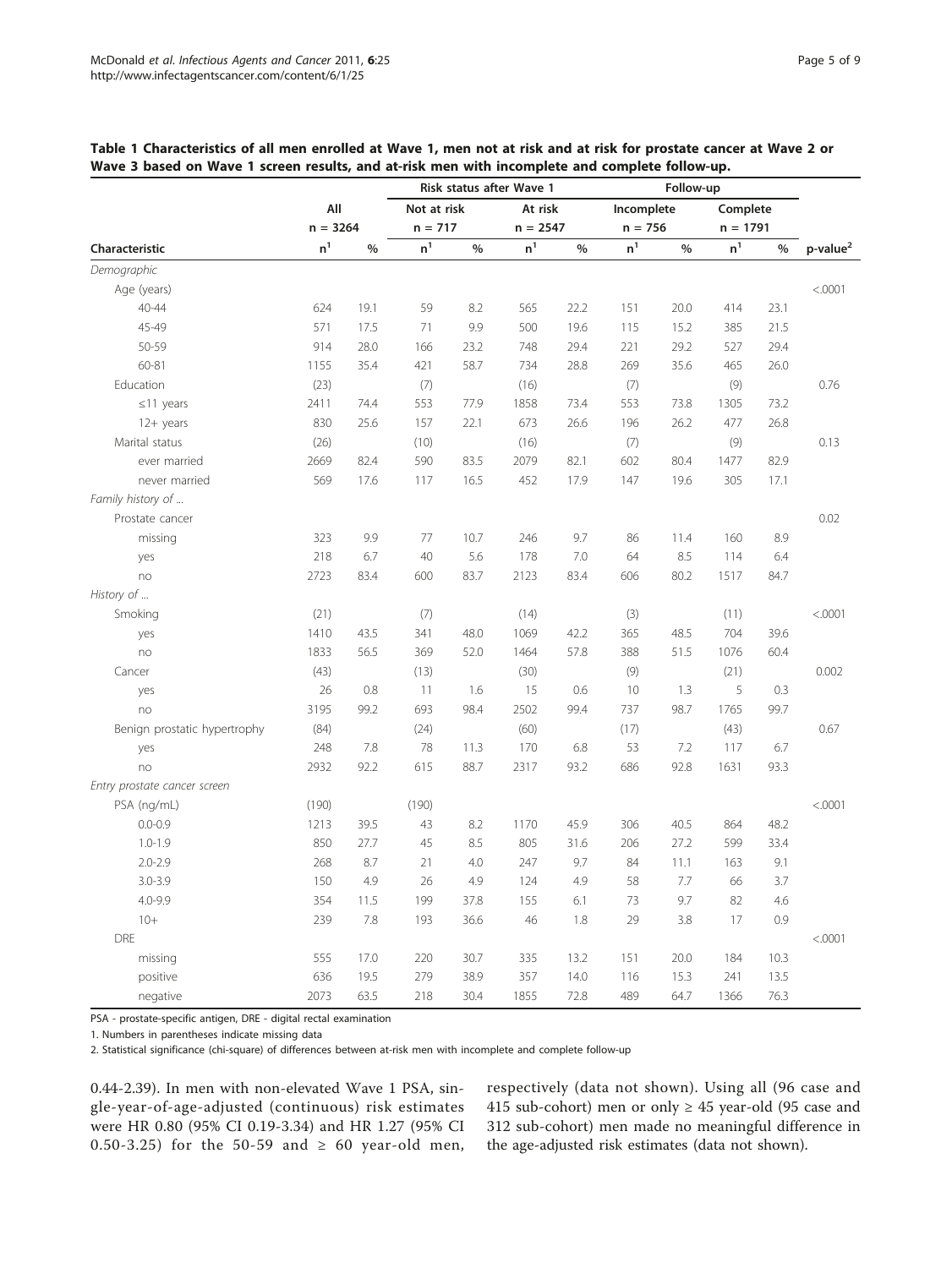|                                        | Cases ( $n = 96$ ) |       |                | Sub-cohort ( $n = 415$ ) | Sub-cohort HHV-8 Pos |       |                      |
|----------------------------------------|--------------------|-------|----------------|--------------------------|----------------------|-------|----------------------|
| Characteristic                         | n <sup>1</sup>     | Col % | n <sup>1</sup> | Col %                    | n <sup>1</sup>       | Row % | p-value <sup>2</sup> |
| Demographic                            |                    |       |                |                          |                      |       | < .0001              |
| Age (years)                            |                    |       |                |                          |                      |       |                      |
| 40-49                                  | 12                 | 12.5  | 200            | 48.2                     | $\overline{7}$       | 3.5   |                      |
| 50-59                                  | 37                 | 38.5  | 110            | 26.5                     | 15                   | 13.6  |                      |
| 60-81                                  | 47                 | 49.0  | 105            | 25.3                     | 24                   | 22.9  |                      |
| Education                              |                    |       | (2)            |                          | (0)                  |       | 0.83                 |
| $\leq$ 11 years                        | 77                 | 80.2  | 318            | 77.0                     | 36                   | 11.3  |                      |
| 12+ years                              | 19                 | 19.8  | 95             | 23.0                     | 10                   | 10.5  |                      |
| Marital status                         |                    |       |                |                          |                      |       | 0.48                 |
| ever married                           | 82                 | 85.4  | 336            | 81.0                     | 39                   | 11.6  |                      |
| never married                          | 14                 | 14.6  | 79             | 19.0                     | $\overline{7}$       | 8.9   |                      |
| Family history of                      |                    |       |                |                          |                      |       |                      |
| Prostate cancer                        |                    |       |                |                          |                      |       | 0.80                 |
| missing                                | 5                  | 5.2   | 32             | 7.7                      | $\overline{4}$       | 12.5  |                      |
| yes                                    | 5                  | 5.2   | 27             | 6.5                      | $\sqrt{2}$           | 7.4   |                      |
| no                                     | 86                 | 89.6  | 356            | 85.8                     | 40                   | 11.2  |                      |
| History of                             |                    |       |                |                          |                      |       |                      |
| Smoking                                |                    |       | (1)            |                          | (0)                  |       | 0.029                |
| yes                                    | 34                 | 35.4  | 170            | 41.1                     | 12                   | 7.1   |                      |
| no                                     | 62                 | 64.6  | 244            | 58.9                     | 34                   | 13.9  |                      |
| Benign prostatic hypertrophy           | (3)                |       | (8)            |                          | (0)                  |       | 0.039                |
| yes                                    | 10                 | 10.8  | 25             | 6.1                      | 6                    | 24.0  |                      |
| no                                     | 83                 | 89.2  | 382            | 93.9                     | 40                   | 10.5  |                      |
| Entry prostate cancer screen           |                    |       |                |                          |                      |       |                      |
| PSA (ng/mL)                            |                    |       |                |                          |                      |       | 0.010                |
| $0.0 - 0.9$                            | 7                  | 7.3   | 197            | 47.5                     | 15                   | 7.6   |                      |
| $1.0 - 1.9$                            | 27                 | 28.1  | 140            | 33.7                     | 17                   | 12.1  |                      |
| $2.0 - 3.9$                            | 36                 | 37.5  | 55             | 13.3                     | $\overline{7}$       | 12.7  |                      |
| $\geq 4.0$                             | 26                 | 27.1  | 23             | 5.5                      | $\overline{7}$       | 30.4  |                      |
| <b>DRE</b>                             |                    |       |                |                          |                      |       | 0.34                 |
| missing                                | $\overline{4}$     | 4.2   | 48             | 11.6                     | $\overline{4}$       | 8.3   |                      |
| positive                               | 29                 | 30.2  | 54             | 13.0                     | 9                    | 16.7  |                      |
| negative                               | 63                 | 65.6  | 313            | 75.4                     | 33                   | 10.5  |                      |
| DRE positive and/or PSA $\geq$ 4 ng/mL |                    |       |                |                          |                      |       | 0.009                |
| yes                                    | 42                 | 43.8  | 70             | 16.9                     | 14                   | 20.0  |                      |
| no                                     | 54                 | 56.3  | 345            | 83.1                     | 32                   | 9.3   |                      |
| Study-specific                         |                    |       |                |                          |                      |       |                      |
| HHV-8 sero-status                      |                    |       |                |                          |                      |       |                      |
| positive                               | 17                 | 17.7  | 46             | 11.1                     |                      |       |                      |
| negative                               | 79                 | 82.3  | 369            | 88.9                     |                      |       |                      |

<span id="page-5-0"></span>Table 2 Case and sub-cohort group characteristics, with sub-cohort rate of HHV-8 seropositivity, according to baseline characteristic

PSA - prostate-specific antigen, DRE - digital rectal examination, HHV-8 - human herpesvirus 8

1. Numbers in parentheses indicate missing data

2. Statistical significance (chi-square) of differences in HHV-8 seropositivity according to baseline characteristic

### **Discussion**

Our previous study used an immunofluorescence assay to measure HHV-8 antibodies in 138 prostate cancer cases and in 140 age-matched controls [\[9\]](#page-8-0). HHV-8 seropositivity was significantly more frequent in cases than

controls (39.9% vs. 22.9%, OR 2.24, 95% CI 1.29-3.90) [[9\]](#page-8-0). Our previous study compared Wave 1 screendetected (DRE positive and/or PSA elevated) prostate cancer cases with DRE negative and PSA non-elevated controls. In the same Tobago study population, using a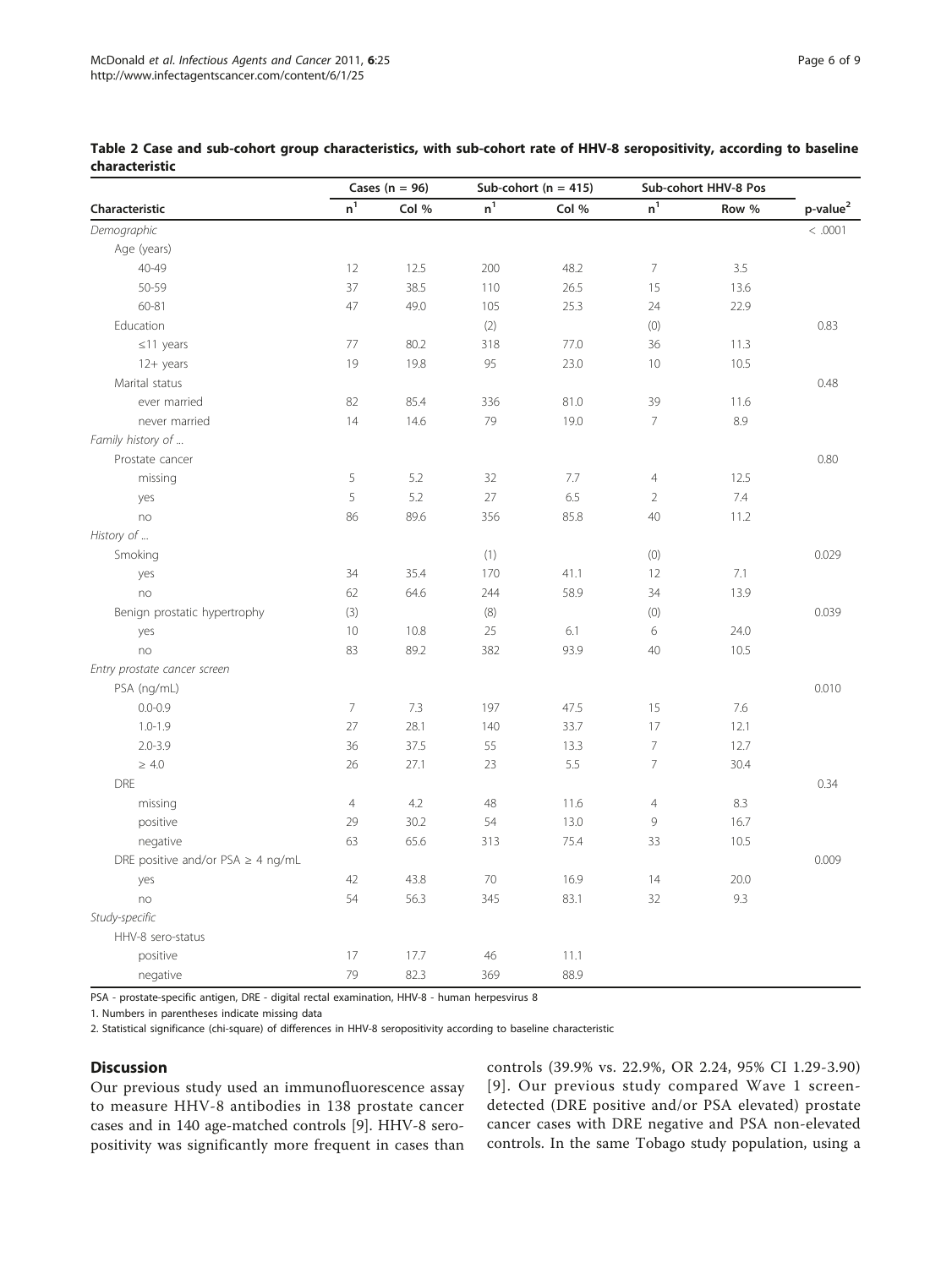<span id="page-6-0"></span>Table 3 Sub-cohort and case group Wave 1 HHV-8 seropositivity, by age and Wave 1 PSA result

|           |           |    | Cases          |      |     | Sub-cohort |                |  |
|-----------|-----------|----|----------------|------|-----|------------|----------------|--|
| Age years | PSA ng/mL |    | HHV-8 positive |      |     |            | HHV-8 positive |  |
|           |           | n  | n              | $\%$ | n   | n          | $\%$           |  |
| 40-49     | All       | 12 | $\Omega$       | 0.0  | 200 | 7          | 3.5            |  |
| 50-59     | All       | 37 | 4              | 10.8 | 110 | 15         | 13.6           |  |
| $\geq 60$ | All       | 47 | 13             | 27.7 | 105 | 24         | 22.9           |  |
| All       | < 4       | 70 | 12             | 17.1 | 392 | 39         | 9.9            |  |
| All       | $\geq 4$  | 26 | 5              | 19.2 | 23  | 7          | 30.4           |  |
| 40-49     | < 4       | 12 | $\Omega$       | 0.0  | 197 | 6          | 3.0            |  |
| 50-59     | < 4       | 26 | 3              | 11.5 | 102 | 14         | 13.7           |  |
| $\geq 60$ | < 4       | 32 | 9              | 28.1 | 93  | 19         | 20.4           |  |
| 40-49     | $\geq 4$  |    |                |      | 3   |            | 33.3           |  |
| 50-59     | $\geq 4$  | 11 | 1              | 9.1  | 8   | 1          | 12.5           |  |
| $\geq 60$ | >4        | 15 | 4              | 26.7 | 12  | 5          | 41.7           |  |

PSA - prostate-specific antigen, DRE - digital rectal examination, HHV-8 human herpesvirus 8

similar assay, the current prospective case-cohort study offered an opportunity to evaluate temporal relationships between HHV-8 seropositivity and prostate cancer, in men with and without elevated PSA at baseline. Including men with non-elevated (< 4.0 ng/mL) Wave 1 PSA and men with elevated  $(≥ 4.0$  ng/mL) Wave 1 PSA, but prostate cancer not seen on Wave 1 biopsy, casecohort analysis did not observe HHV-8-related incident prostate cancer risk in men overall (age-adjusted HR 0.88, 95% CI 0.46-1.69), in men with Wave 1 PSA < 4 ng/mL (age-adjusted HR 1.03, 95% CI 0.49-2.16), or in men without a positive Wave 1 prostate cancer screen result (age-adjusted HR 1.02, 95% CI 0.44-2.39; Table 4).

A positive association between HHV-8 seropositivity and prevalent prostate cancer in a cross-sectional study [[9](#page-8-0)] and an inverse (though not statistically significant) association in a prospective study, an inverse association most evident in men sent for biopsy (e.g., PSA  $\geq$  4 ng/ mL, age-adjusted HR 0.39, 95% CI 0.10-1.63; Table 4), lead to the following speculation. HHV-8 may associate with factors, such as elevated PSA, that prompt biopsy and subsequent recognition of prostate cancer. In effect, HHV-8 may segregate men with manifest and emergent prostate cancer into two groups, HHV-8 seropositive prostate cancer detected immediately and HHV-8 seronegative prostate cancer detected later. This selection bias may explain opposing positive and negative HHV-8 associations seen with prevalent and incident prostate cancer, respectively. A similar selection bias may explain inverse associations between HHV-8 and prostate cancer observed in other prospective studies, as described below.

Four comparative studies of HHV-8 and prostate cancer have appeared [[6,11,26,27](#page-8-0)] since our 2004 publication [\[9](#page-8-0)]. In a prospective study from Finland, ELISA detected serum antibodies against the HHV-8 ORF65 protein in 3 (1.8%) of 163 men with incident prostate cancer and in 7 (2.4%) of 288 age-matched men without cancer (OR 0.74, 95% CI 0.19-2.88; [\[27](#page-8-0)]). In a U.S. population-based casecontrol study, the immunofluorescence assay detected serum antibodies against HHV-8 lytic antigens less often in cases than controls (95 African-American cases and 75 controls: OR 0.56, 95% CI 0.28-1.14; 104 white cases and 80 controls: OR 0.71, 95% CI 0.36-1.43; [[26](#page-8-0)]). In a study of 691 individually matched case-control pairs nested within the U.S. Health Professional Follow-up Study, the immunofluorescence assay detected plasma antibodies against lytic antigens less often in men diagnosed with prostate cancer, on average, 3.1 years later (OR 0.70, 95% CI 0.52- 0.95; [[6\]](#page-8-0)). Finally, in the Prostate, Lung, Colorectal, and Ovarian (PLCO) Cancer Screening Trial, ELISA detected IgG antibodies against the HHV-8 K8.1 structural protein in study entry serum samples from 103 (13.5%) of 765 and 103 (11.3%) of 915 white prostate cancer cases and agematched controls, respectively (OR 1.3, 95% CI 0.9-1.7)

| Wave 1 prostate cancer screening test result | Cases |    | Sub-cohort |     | Unadjusted |               | Age-adjusted      |               |
|----------------------------------------------|-------|----|------------|-----|------------|---------------|-------------------|---------------|
|                                              | Pos   | n  | Pos        | n   | <b>HR</b>  | 95% CI        | <b>HR</b>         | 95% CI        |
| Overall                                      | 17    | 96 | 46         | 415 | .46        | $0.78 - 2.74$ | 0.88              | $0.46 - 1.69$ |
| PSA (ng/mL)                                  |       |    |            |     |            |               |                   |               |
| < 4                                          | 12    | 70 | 39         | 392 | 1.61       | $0.77 - 3.38$ | 1.03 <sup>1</sup> | $0.49 - 2.16$ |
| $\geq 4$                                     | 5     | 26 |            | 23  | 0.44       | $0.11 - 1.71$ | 0.39 <sup>2</sup> | $0.10 - 1.63$ |
| DRE positive or PSA $\geq$ 4 ng/mL           |       |    |            |     |            |               |                   |               |
| no                                           | 9     | 54 | 32         | 345 | 1.67       | $0.72 - 3.86$ | $1.02^+$          | $0.44 - 2.39$ |
| yes                                          | 8     | 42 | 14         | 70  | 0.85       | $0.52 - 2.38$ | $0.59^{3}$        | $0.18 - 1.91$ |

Table 4 Unadjusted and age-adjusted associations (hazard ratio) between Wave 1 HHV-8 seropositivity and prostate cancer at Wave 2 or Wave 3, overall and within strata defined by Wave 1 prostate cancer screening test results

Pos - number HHV-8 positive, n - case or sub-cohort count, HR - hazard ratio, CI - confidence interval, PSA - prostate-specific antigen, DRE - digital rectal examination

1. Adjusted across four age categories: 40-44, 45-49, 50-59,  $\geq 60$  years

2. Adjusted across two age categories:  $40-59$ ,  $\geq 60$  years

3. Adjusted across three age categories: 40-49, 50-59, ≥ 60 years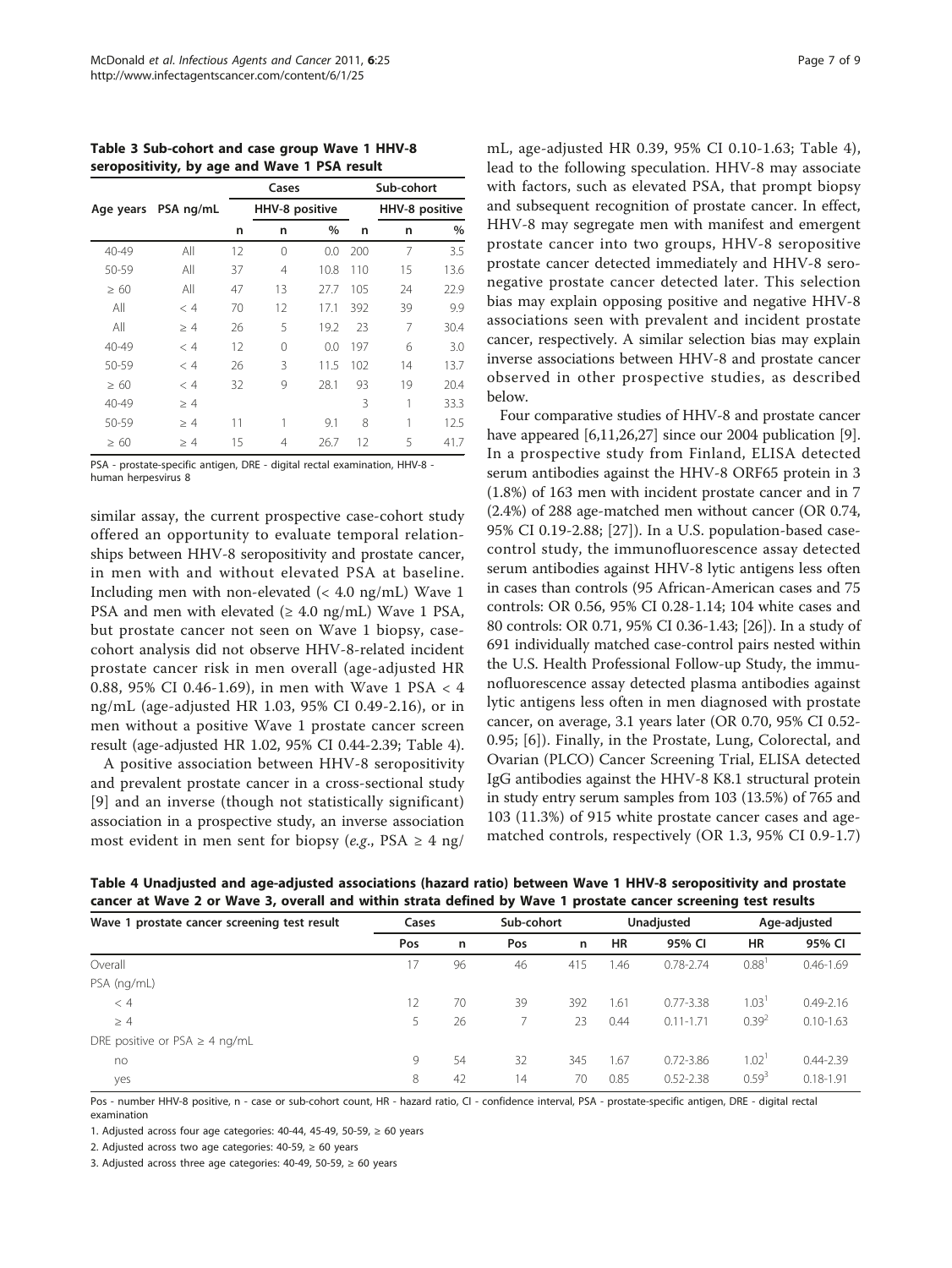<span id="page-7-0"></span>and in 2 (1.9%) of 103 and 22 (6.0%) of 367 black cases and age-matched controls, respectively (OR 0.3, 95% CI 0.1-1.4; [\[11\]](#page-8-0)). On balance, these studies suggest that HHV-8 does not influence prostate cancer risk.

Analyses restricted to the sub-cohort showed strong association 1) between HHV-8 seropositivity and increasing age, a result also seen in Tobago women [[33](#page-8-0)] and many other populations [[34](#page-8-0),[35](#page-8-0)], and 2) between HHV-8 seropositivity and PSA elevation  $\geq 4.0$  ng/mL. Though not statistically significant ( $p = 0.17$ ), ageadjusted geometric mean Wave 1 PSA was 18% higher in HHV-8 seropositive than seronegative sub-cohort men (data not shown). The age-adjusted odds of HHV-8 seropositivity was more than two-fold higher in subcohort men with elevated PSA than men with non-elevated PSA. Personal or environmental factors related to HHV-8 exposure or immune function may explain the age association with HHV-8 [[33](#page-8-0)]. Accepting PSA as a marker of prostate inflammation, we postulate that the association between HHV-8 seropositivity and elevated PSA signifies either the effects of HHV-8 infection on prostate inflammation [[19\]](#page-8-0) or the effects of prostate inflammation on HHV-8 reactivation. PSA elevation has been observed in relation to other infectious disease agents [[36,37](#page-8-0)].

Study strengths include unique population and setting (predominantly African ancestry Tobago residents [[38](#page-8-0)]) and a control group large enough to estimate age-specific HHV-8 seroprevalence rates with acceptable precision. Study limitations include unavoidable misclassification according to prostate cancer outcome. DRE and PSA invariably miss instances of biopsy detectable prostate cancer. The Prostate Cancer Prevention Trial, for example, observed a 15% prostate cancer biopsy prevalence in men with PSA  $\leq$ 4 ng/mL [\[39](#page-8-0)]. In addition, our study can not define the prostate cancer risk experience of men who did not return for repeat screening. Follow-up intervals much longer than our five-year interval between initial and final screening may be needed to detect a prostate cancer effect from any chronic inflammation caused by HHV-8 infection. Also, HHV-8 may cause inflammation and prostate cancer only in a relatively small genetically susceptible subgroup. Finally, a small case count limits, especially in subgroups, the precision of our risk estimates. For example, in men not eligible for prostate biopsy at Wave 1, the 95% confidence interval embraced both 50% lower and 200% higher prostate cancer risks in relation to HHV-8 seropositivity.

# Conclusions

Our prospective study could not demonstrate an association between HHV-8 seropositivity and incident prostate cancer. However, analyses uncovered a strong relationship between elevated HHV-8 seropositivity and

PSA. The HHV-8 association previously observed with prevalent prostate cancer may signify enhanced detection of prostate cancer possibly caused by the effects of HHV-8 on PSA. In this context, the association we observed between HHV-8 seropositivity and PSA elevation deserves further study.

#### List of Abbreviations

HHV-8: human herpesvirus 8; DRE: digital rectal examination; PSA: prostatespecific antigen; OR: odds ratio; CI: confidence interval; HR: hazards ratio; HPV: human papillomavirus; PLCO: Prostate Lung Colorectal, and Ovarian Cancer Screening Trial.

#### Acknowledgements

The study was supported, in part, by funding or in-kind services received from the Tobago House of Assembly, the University of Pittsburgh Cancer Institute, the University of Pittsburgh, the U.S. Department of Defense (DAMD 17-99-1-9015), and the National Institutes of Health (R01 CA84950, R25 CA057703 and R25 CA094061). The authors thank Dr. Emanuela Taioli for her support and quidance.

#### Author details

<sup>1</sup>Department of Epidemiology, Columbia University, 722 West 168th Street, 729, New York, New York, 10032, USA. <sup>2</sup>Department of Pathology, University of Pittsburgh, HCCLB Room G.17, 5117 Centre Avenue, Pittsburgh, Pennsylvania, 15232, USA. <sup>3</sup>Department of Epidemiology, University of Pittsburgh, A542 Crabtree Hall, 130 DeSoto Street, Pittsburgh, Pennsylvania, 15261, USA. <sup>4</sup>University of Pittsburgh Cancer Institute, UPMC Cancer Pavilion, Suite 4-C, 5150 Centre Avenue, Pittsburgh, Pennsylvania, 15232, USA. 5 Department of Biostatistics, University of Pittsburgh, 310 Parran Hall, 130 DeSoto Street, Pittsburgh, Pennsylvania, 15261, USA. <sup>6</sup>Tobago Health Studies Office, Scarborough, Tobago, Trinidad and Tobago.

#### Authors' contributions

ACM participated in study design, data analysis and interpretation, prepared a first draft of the manuscript, and helped revise the final manuscript. FJJ completed immunofluorescence assays and helped revise the final manuscript. CHB conceived the study, acquired data, provided study coordination, and helped revise the final manuscript. JWW selected analytic methods and directed statistical analysis. ALP acquired data and provided study coordination. JLW participated in study design, data analysis and interpretation and helped revise the final manuscript. All authors read and approved the final manuscript.

#### Competing interests

The authors declare that they have no competing interests.

Received: 10 August 2011 Accepted: 7 December 2011 Published: 7 December 2011

#### References

- Ferlay J, Shin H-R, Bray F, Forman D, Mathers C, Parkin DM: Estimates of worldwide burden of cancer in 2008: GLOBOCAN 2008. International Journal of Cancer 2010.
- 2. Bunker CH, Patrick AL, Miljkovic-Gacic I, Konety BR, Belle A, Richard JR, Dhir R: [Prostate cancer screening parameters in a high-risk African-](http://www.ncbi.nlm.nih.gov/pubmed/15072891?dopt=Abstract)[Caribbean population.](http://www.ncbi.nlm.nih.gov/pubmed/15072891?dopt=Abstract) Urology 2004, 63:737-741.
- 3. Chinegwundoh F, Enver M, Lee A, Nargund V, Oliver T, Ben-Shlomo Y: [Risk](http://www.ncbi.nlm.nih.gov/pubmed/17125479?dopt=Abstract) [and presenting features of prostate cancer amongst African-Caribbean,](http://www.ncbi.nlm.nih.gov/pubmed/17125479?dopt=Abstract) [South Asian and European men in North-east London.](http://www.ncbi.nlm.nih.gov/pubmed/17125479?dopt=Abstract) BJU International 2006, 98:1216-1220.
- 4. Glover FE Jr, Coffey DS, Douglas LL, Cadogan M, Russell H, Tulloch T, Baker TD, Wan RL, Walsh PC: [The epidemiology of prostate cancer in](http://www.ncbi.nlm.nih.gov/pubmed/9598503?dopt=Abstract) [Jamaica.](http://www.ncbi.nlm.nih.gov/pubmed/9598503?dopt=Abstract) Journal of Urology 1998, 159:1984-1986; discussion 1986-1987.
- 5. Sawczuk IC, Shabisgh A: Cancer of the prostate: Incidence in the USA. In Prostate Cancer Science and Clinical Practice. Edited by: Mydlo JH, Godec CJ. London: Academic Press; 2003:.